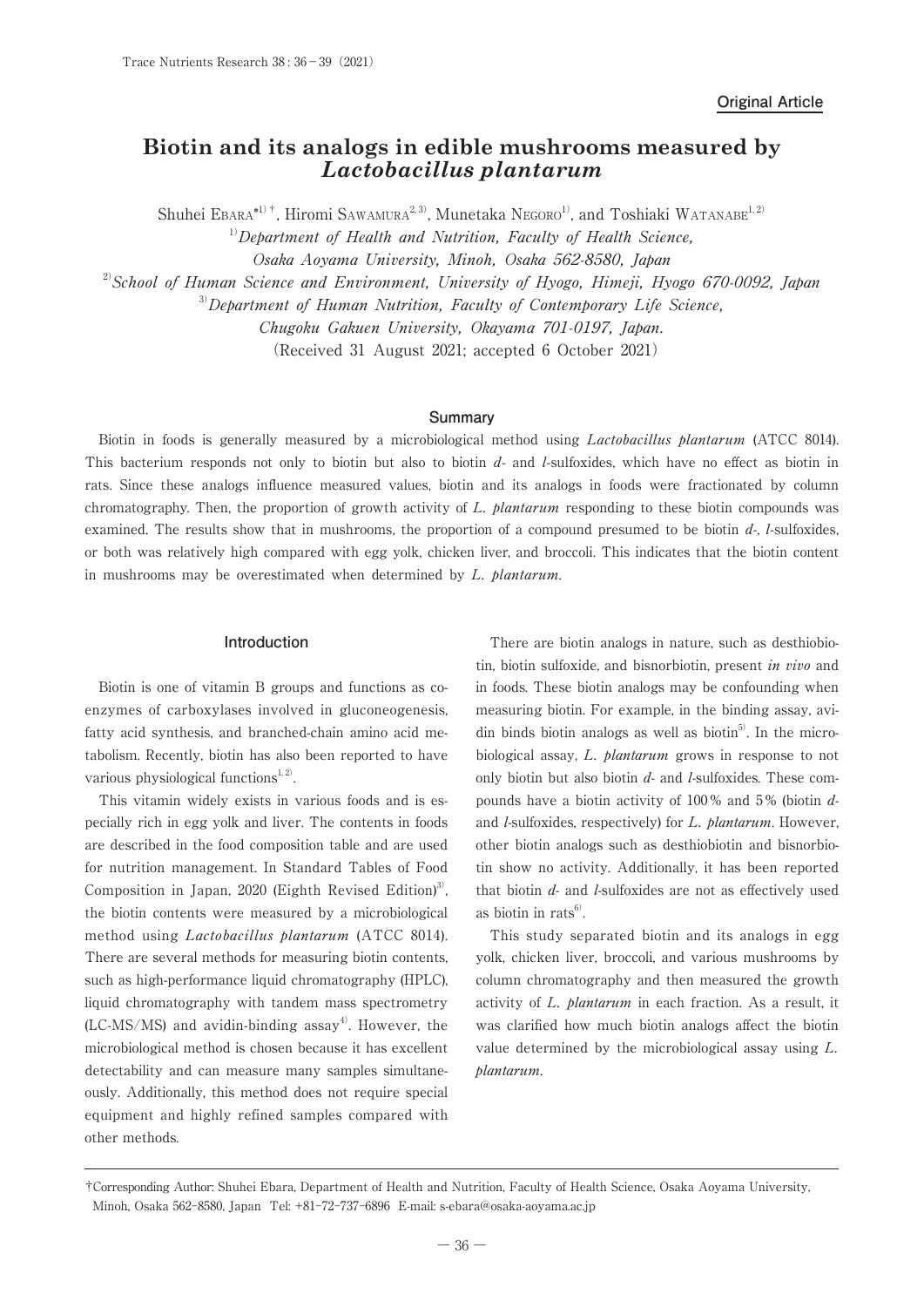## **Materials and Methods**

#### **Foods and chemicals**

Foods used in this study were purchased at supermarkets. Egg yolk, chicken liver and broccoli were used as general foods. All chemicals were commercial products of analytical grade.

### **Sample preparation**

The food was homogenized with distilled water, and then acid hydrolysis treatment was conducted to liberate the biotin bound to the protein. An equal volume of 2.25 mol/L sulfuric acid was added to the homogenate and autoclaved at  $121^{\circ}$  for 1 h. After cooling to room temperature, pH was adjusted to 7.0 with sodium hydroxide. The solution was centrifuged  $(2,000 \times g, 10 \text{ min})$  and the supernatant was stored at −20 ℃ until chromatographic separation.

#### **Fractionation and measurement of biotin and its analogs**

The stored samples were centrifuged  $(10,000 \times g,$ 10 min, 4 ℃), and the supernatant was applied to the column. Column chromatography was performed as follows with reference to the report<sup>7)</sup>. The column  $(0.39)$  $\text{cm}^2 \times 15 \text{ cm}$ ) packed with DOWEX 1 X 2 (formate form, 200–400 mesh) was used. Distilled water (0–20 mL) and 0.012 mol/L formic acid (20–120 mL) were used sequentially as eluents. The effluent was collected using a fraction collector. The microbial growth activity of each fraction was measured using L. plantarum (ATCC 8014). The activity was determined using biotin as a standard.

#### **Results and Discussion**

Representative calibration line for biotin assay is shown in Fig. 1. The results of typical fractionation of egg yolk, maitake mushroom (Grifola frondosa) (maitake), and hanabiratake mushroom (Sparassis crispa) (hanabiratake) are shown in Fig. 2. Growth activity peaks were confirmed to be around 40 mL and 90 mL of elution volume, defined as peak I and peak II, respectively. In egg yolk, peak II was detected as the main peak. This peak was derived from biotin, as the standard biotin was detected at this position. On the other hand, in maitake and hanabiratake, peak I was detected as a relatively large peak in addition to peak II. Peak I was presumed to be derived from biotin  $d$ -, *l*-sulfoxides, or both, as *L*, *planta*rum grows in response to these analogs as well as biotin.

L. plantarum growth activity in foods derived from peaks I or II is summarized in Table 1. This activity was calculated by summing the activities in each fraction that constitute the peaks I or II. The results showed



Fig. 1 Growth response of L. *blantarum* to biotin.



**Fig. 2** Fractionation of biotin and its analogs in egg yolk (A), maitake (B), and hanabiratake (C) by column chromatography. These chromatograms are representative of the results. The growth activity in each fraction was measured using L. plantarum. This activity was calculated using biotin as a standard.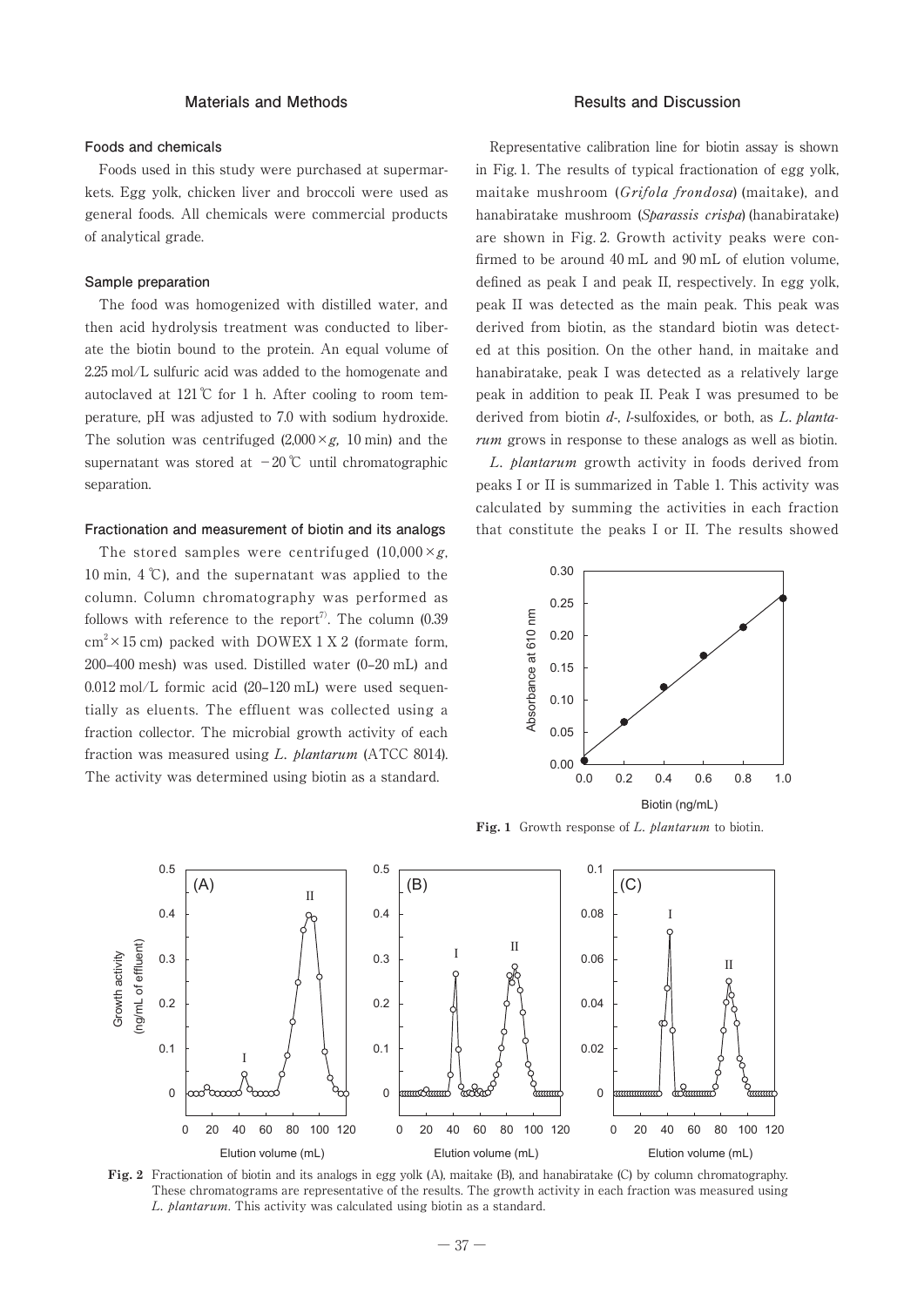|                                           |       | L. <i>plantarum</i> growth activity * |                |         |                  | peak $I \, / \,$                              |
|-------------------------------------------|-------|---------------------------------------|----------------|---------|------------------|-----------------------------------------------|
| Foods                                     |       | peak I                                |                | peak II |                  | $\left(\text{peak I} + \text{peak II}\right)$ |
| [General foods]                           |       |                                       |                |         |                  |                                               |
| Chicken liver                             | $n=3$ | 7.3                                   | $(3.3 - 10.5)$ | 137.8   | $(99.5 - 210.9)$ | 0.05                                          |
| Egg yolk                                  | $n=4$ | 2.9                                   | $(2.0 - 5.6)$  | 69.0    | $(52.5 - 83.6)$  | 0.04                                          |
| <b>Broccoli</b>                           | $n=2$ | 0.2                                   | (0.0, 0.4)     | 8.2     | (6.3, 10.1)      | 0.02                                          |
| [Mushrooms]                               |       |                                       |                |         |                  |                                               |
| Maitake (Grifola frondosa)                | $n=6$ | 3.8                                   | $(3.0 - 4.5)$  | 18.4    | $(12.4 - 27.1)$  | 0.17                                          |
| Brown mushuroom (Agaricus bisporus)       | $n=2$ | 1.5                                   | (1.3, 1.6)     | 9.1     | (8.8, 9.5)       | 0.14                                          |
| Enokitake ( <i>Flammulina velutipes</i> ) | $n=3$ | $1.1\,$                               | $(0.9 - 1.5)$  | 8.4     | $(7.9 - 8.9)$    | 0.12                                          |
| Shiitake (Lentinus edodes)                | $n=3$ | $0.8\,$                               | $(0.4 - 1.1)$  | 5.9     | $(5.1 - 6.7)$    | 0.12                                          |
| Bunashimeji (Lyophyllum ulmarium)         | $n=2$ | $1.0\,$                               | (0.9, 1.2)     | 3.8     | (1.9, 5.7)       | 0.22                                          |
| Eringi ( <i>Pleurotus eryngii</i> )       | $n=2$ | $0.1\,$                               | (0.1, 0.2)     | 3.6     | (3.6, 3.6)       | 0.03                                          |
| Hanabiratake (Sparassis crispa)           | $n=4$ | 1.7                                   | $(1.4 - 2.1)$  | 2.3     | $(2.0 - 3.3)$    | 0.43                                          |
| (Without hydrolysis treatment)            |       |                                       |                |         |                  |                                               |
| Maitake (Grifola frondosa)                | $n=3$ | 3.2                                   | $(2.3 - 3.8)$  | 4.3     | $(2.8 - 6.2)$    | 0.42                                          |
| Enokitake ( <i>Flammulina velutipes</i> ) | $n=3$ | 0.8                                   | $(0.7 - 1.0)$  | 4.6     | $(3.2 - 5.3)$    | 0.15                                          |
| Hanabiratake (Sparassis crispa)           | $n=4$ | 1.4                                   | $(0.7 - 1.7)$  | 0.1     | $(0.0 - 0.4)$    | 0.91                                          |

\*Activity was measured using biotin as a standard and expressed as µg/100 g of food.

\*mean (minimum and maximum)

that mushrooms had a relatively high proportion of peak I to total activity (peaks I plus II), compared with general foods, such as egg yolk, chicken liver, and broccoli. Especially for hanabiratake, about 43 % of the total activity was derived from peak I. As a side note, in the food composition table, for example, the value of maitake is 24.0 µg and the value of enokitake is 11.0 µg. These values are almost the same as the total value of peak I and II, and the method in this study is considered to be appropriate.

In this study, acid hydrolysis was performed according to conventional methods to release biotin bound to protein. However, it has been reported that this treatment oxidizes biotin to biotin sulfoxides $8$ . Therefore, samples of maitake, enokitake, and hanabiratake mushrooms were prepared without hydrolysis. As shown in the lower part of Table 1, peak I was still detected without acid hydrolysis. These results indicate that mushrooms originally contain compounds that formed peak I.

It has been reported that biotin in mushrooms was measured by a microbial method using Saccharomyces. cere*visiae*<sup>9</sup>. S. *cerevisiae* responds to various biotin analogs more than L. plantarum. In that study, biotin, desthiobiotin, and 7, 8-diaminopelargonic acid were detected by the bioautogram method. Therefore, when measuring biotin in mushrooms using the microbiological method, it may be necessary to consider the presence of biotin analogs.

In addition to mushrooms, biotin analogs in marine algae have been reported using the difference in the re-

sponsiveness of biotin, biotin  $d$ -sulfoxide, and biotin  $l$ -sulfoxide of three microorganisms (L. casei, S. carlsbergensis and *Neurospora crassa*)<sup>10</sup>. According to the report, marine algae contained a relatively large amount of biotin dand l-sulfoxide compared with biotin.

It has been reported that the concentration of biotin metabolites in human milk was measured by HPLC avidin-binding assay<sup>11)</sup>. The study showed that at eight days postpartum, the proportion of biotin was 44 %, bisnorbiotin 48 %, and biotin sulfoxide 8 %. It suggested that substantial amounts of inactive metabolites, bisnorbiotin and biotin sulfoxide, are present in human milk. Therefore, it is not surprising that biotin analogs also exist in foods. The authors also pointed out problems in quantifying biotin, that biotin analogs lead to overestimates of the biotin content in the avidin-binding assay, and biotin sulfoxide influences the biotin content in the microbial assay using L. plantarum<sup>11)</sup>.

Staggs et al. determined the quantity of biotin in foods using HPLC/avidin-binding  $assay^{12}$ . However, the study showed considerable differences in some foods between the biotin values published in the previous report and those using HPLC/avidin binding assay. Therefore, the authors concluded that biotin values published in previous research might be inaccurate, partially due to the use of the microbiological method.

The standard method of microbiological assay does not separate biotin analogs in food. However, this study separated biotin and its analogs in foods, especially